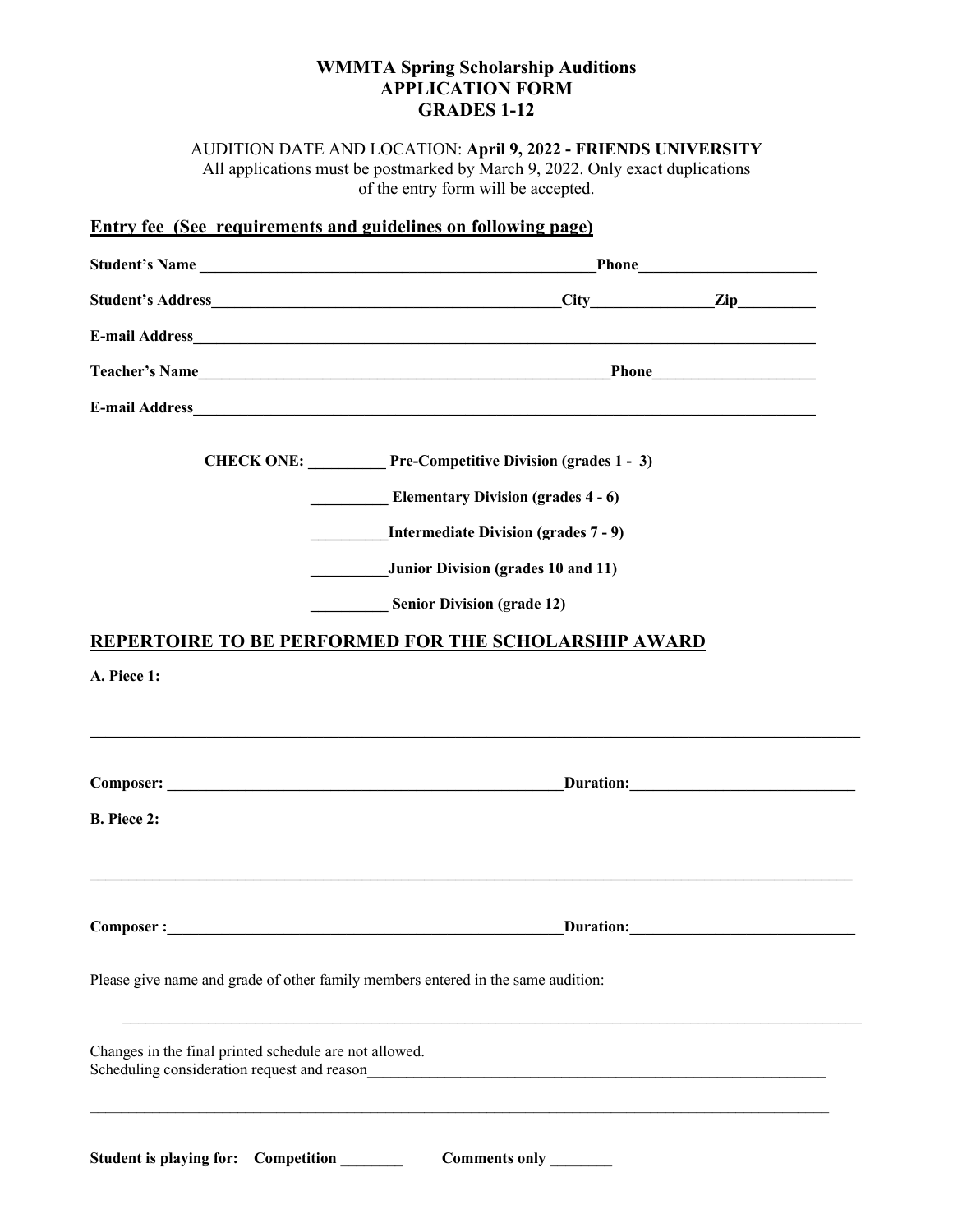## **REPERTOIRE REQUIREMENTS**

#### **Pre-Competitive Division (grades 1-3)**

- **1.** Two memorized solo piano compositions of contrasting style. Pedagogical pieces are permitted.
- **2.** Performance time limit is 6 minutes.

#### **Elementary Division (grades 4-6)**

- **1.** Two memorized solo piano compositions of contrasting style. Pedagogical pieces are permitted.
- **2.** Performance time limit is 12 minutes.

#### **Intermediate Division (grades 7-9)** and **Junior division (grades 10-11)**

- **1.** Two memorized solo piano compositions of contrasting style.
- **2.** One selection is performed from each category:
	- **a.** Baroque or Classical Period
	- **b.** Romantic or Modern Period (*excludes pedagogical pieces*)

A single movement from a sonata or Bach prelude and fugue may be considered as one selection. If more than one piece is submitted for a selection, the compositions must be written by the same composer and from a suite or set of pieces.

Concerto performances are inappropriate for this competition.

**3.** Performance time limit is 12 minutes.

#### **Senior Division (grade 12)**

- **1.** Two memorized solo piano compositions of contrasting style.
- **2.** Repertoire must represent two stylistic periods.
- **3.** Performance time limit is 15 minutes.

### **COMPETITIVE DIVISIONS REQUIREMENTS (Grades 4 – 12)**

- 1. Students may play for competition or for comments only. The literature requirements remain the same.
- 2. Student must be a resident of the state of Kansas.
- 3. Each teacher may enter as many students as desired.
- 4. All levels of competition will be open to the public.
- 5. No awards will be made if the judges deem there is no applicant who meets the requirements for the scholarship.
- 6. Each award will be paid directly to the student on the day of the audition.
- 7. Each student must provide social security number when receiving a scholarship.
- 8. The first place winner may not compete in that division again.
- 9. There will be two phases of the competition:

| Preliminaries: Each contestant will perform both selections. Preliminaries are scheduled in the |
|-------------------------------------------------------------------------------------------------|
| morning or early afternoon.                                                                     |

**Finalists' Recital: Results are announced at the Finalists' Recital. Each scholarship recipient will perform one selection of their choice. The finalists' recital will be a public concert that afternoon (April 9, 2022)**

In order to receive the award, 1<sup>st</sup>, 2<sup>nd</sup>, and 3<sup>rd</sup> place finalists MUST perform at the recital.